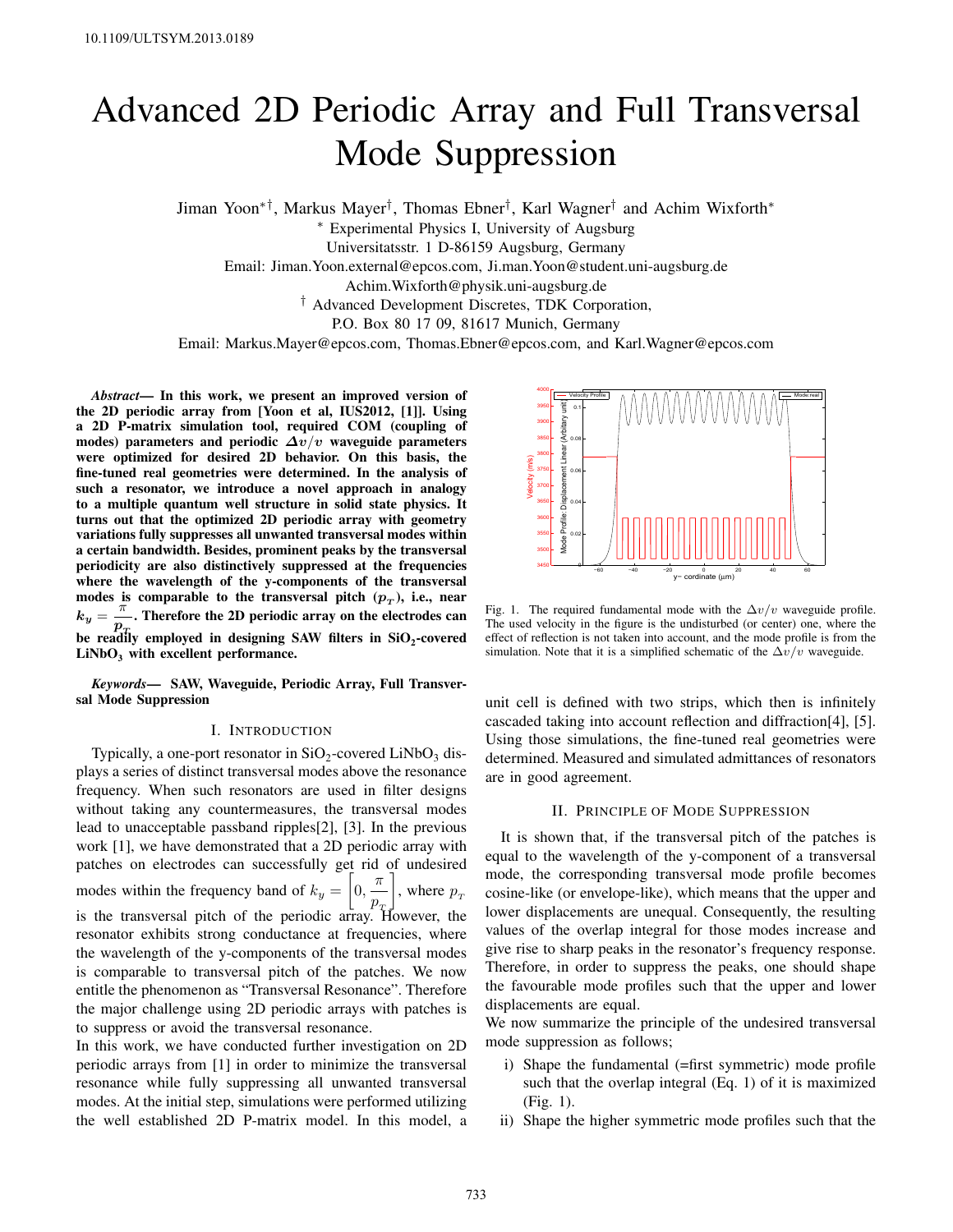

Fig. 2. The required higher symmetric modes with the  $\Delta v/v$  waveguide profile. The used velocity in the figure is the undisturbed (or center) one, where the effect of reflection is not taken into account, and the mode profile is from the simulation. Note that it is a simplified schematic of the  $\Delta v/v$  waveguide.

areas of upper and lower displacements are equal and, consequently, the corresponding overlap integrals are minimized (Fig. 2) .

Here, the overlap integral(or excitation strength) is the scalar product of the excitation profile and  $k^{th}$  mode profile over the transversal direction ([6]), i.e.,

$$
E^{k} = \langle e(y)|\psi^{k}(y)\rangle = \int_{-\frac{A}{2}}^{\frac{A}{2}} e(y) \cdot \psi^{k}(y) dy, \quad (1)
$$

where  $e(y)$  and  $\psi^k(y)$  are the transversal excitation and mode profile of the  $k^{th}$  mode, respectively, and A is the aperture. Both functions,  $e(y)$  and  $\psi^k(y)$ , are normalized. The higher modes are orthogonal to the fundamental mode. Therefore, the more excited the fundamental mode is, the more suppressed the higher modes are. Consequently, the fundamental mode dominates the conductance characteristics over the entire frequency range above the resonance frequency and no transversal modes will be visible or excited.

# III. EXPRIMENT

In order to shape the favourable transversal mode profile with 2D periodic arrays, it is important to know the degrees

of freedom for controlling it. Following our simulation, the variation of the velocity at the lower stopband edge is mainly relevant for mode profile shaping. The stopband width and the stopband center frequency individually are irrelevant. For an experimental proof of this concept, we investigated what we call the "Compensation effect".

#### *A. Compensation effect*

Here, "Compensation effect" is meant to be that transversal waves see no barriers along the transversal direction if the region with geometry modulation has the same effective velocity as the unmodulated track region. In Fig. 3, the structure without geometry variations (Fig. 3a), which serves as a reference structure, and the structure with geometry modulations (Fig. 3b), where the effective velocity is the same of the reference structure, are depicted respectively.

As to achieve the same velocities in both the modified and unmodified regions in Fig. 3b, the metallization ratio ( $\eta = a/p$ , where  $a$  is the finger width and  $p$  is the pitch of the fingers) in the unmodified region was varied keeping  $\eta$  in the modified region fixed, which is the area with the metal patch (Fig. 3b). In Fig. 4, the experimental results are plotted. Indeed, when both regions have the same effective velocity (or the same resonance frequency), the frequency characteristic of the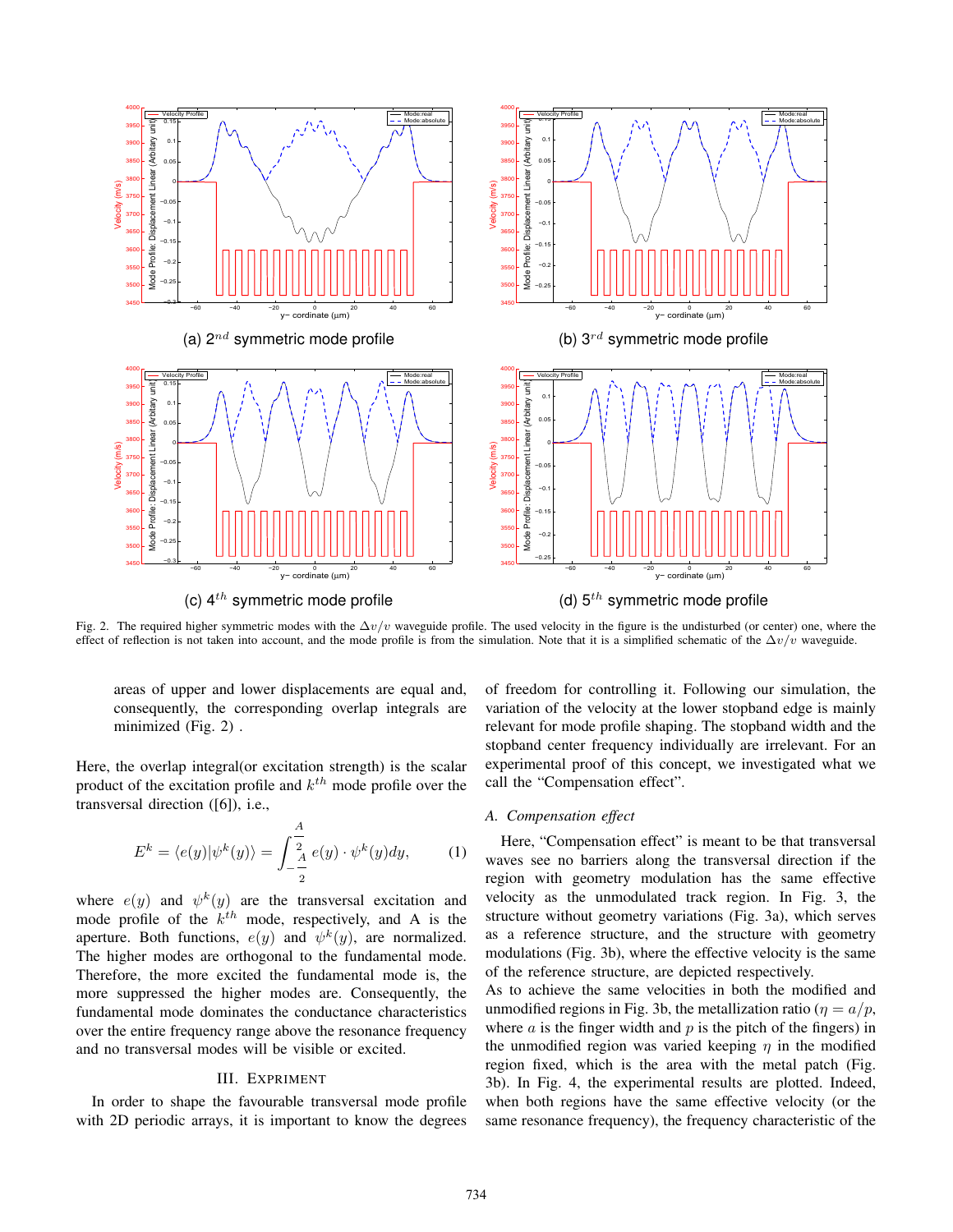

Fig. 3. Scheme of the geometry for the compensation effect and its  $\Delta v/v$  waveguide profile.



Fig. 4. Measurement of the frequency characteristic for the reference structure (blue) and a structure with the equivalent  $\Delta v/v$  waveguide (red).

structure with geometry modification becomes very similar to the characteristic of the reference structure, i.e., the effect caused by the patches disappears. It suggests that the well for acoustic waves is formed by the effective velocity difference of two adjacent regions rather than by objects or the geometry itself.

Note that the frequency of the upper stopband edge for the equivalent case (around 960MHz) is higher than for the reference structure (Fig. 4). The reason is that the structure has higher reflectivity than the reference owing to the additional metal patches on the top of electrodes although the two different resonators have the same resonance frequency. Their mass loading and reflectivity are not identical but the effects are traded off each other and, consequently, it results in the same resonance frequency.

In addition, small peaks are also observable around 1040MHz for the equivalent case in Fig. 4 (red). Those are the transversal resonances being caused by the transversal periodicity. Since the reflectivity is dependent on the frequency, the effective velocity may not be the same at the high frequency range. Therefore the waves may see the periodic well in that regime.

# *B. Optimized periodic arrays with geometry variations*

As to achieve the full suppression of the unwanted transversal modes using periodic arrays on the  $SiO_2$ -covered  $LiNbO_3$ resonator, which possesses the favourable transversal mode profiles as described in Sec. II, it is very important that the arrays have the homogeneous periodic condition over the entire aperture. Using the above-mentioned 2D P-matrix tool, the required COM (coupling of modes) parameters and periodic  $\Delta v/v$  waveguide parameters in the modified and unmodified region were optimized for desired 2D behavior. On this basis, the fine-tuned real geometries were determined and the corresponding  $\Delta v/v$  waveguide profile is shown in Fig. 5. We entitle the periodic waveguides by the periodic array as "Periodic Velocity Wells (PVWs).

In the qualitative analysis of such a resonator with PVWs, we introduce a novel approach, which is analogous to a multiple quantum wells (MQWs) in solid state physics. In this approach, we initially consider that the PVWs form an infinitive cascade of single velocity wells, where each velocity well has translational symmetry according to Bloch's theorem, i.e.,

$$
\psi_k(y) = u_k(y) \cdot e^{i\mathbf{k}_{\mathbf{p}_{\mathbf{T}}} \cdot \mathbf{y}},\tag{2}
$$

where  $\psi_{\mathbf{k}}(\mathbf{y})$  is the Bloch function,  $u_k$  is the wave function of a single velocity well, and  $k_{p_T}$  is  $2\pi/p_T$  [7].

Similar to the energy level in a quantum well, we calculate the velocity of the first symmetric mode in a single velocity well with respect to the effective velocity  $(v_m = \lambda \cdot f_m)$ , where  $f_m$  is the n<sup>th</sup> mode frequency and can be computed using a parabolic approximation of the slowness curve [1]. In reality, the number of PVWs is finite so that the perturbation of the first mode velocity increases toward the end of the PVWs. Therefore, throughout the optimization of the periodic arrays, the full periodic condition is achieved, i.e., the same velocity of the first mode in each well (Fig. 5 blue).

It is interesting to note that there is no interaction between the PVWs since they are not coulomb potentials so that no miniband is presented.

On the other hand, the complicated waveguide profile in the active track region can be simply treated like Fig. 3b